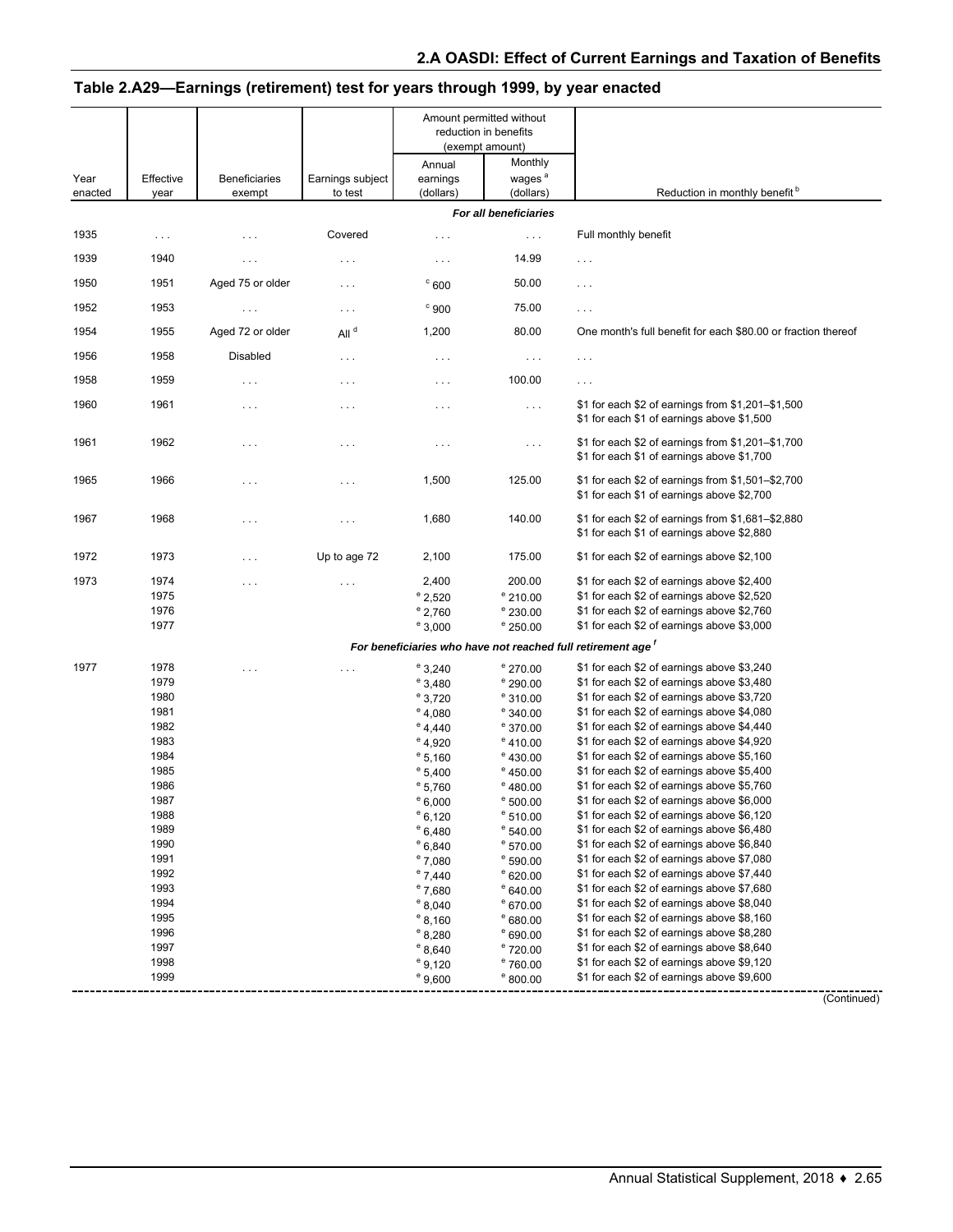|         |           |                      |                                                                    | Amount permitted without |                                                          |                                                  |
|---------|-----------|----------------------|--------------------------------------------------------------------|--------------------------|----------------------------------------------------------|--------------------------------------------------|
|         |           |                      |                                                                    | reduction in benefits    |                                                          |                                                  |
|         |           |                      |                                                                    |                          | (exempt amount)                                          |                                                  |
|         |           |                      |                                                                    | Annual                   | Monthly                                                  |                                                  |
| Year    | Effective | <b>Beneficiaries</b> | Earnings subject                                                   | earnings                 | wages <sup>a</sup>                                       |                                                  |
| enacted | year      | exempt               | to test                                                            | (dollars)                | (dollars)                                                | Reduction in monthly benefit <sup>b</sup>        |
|         |           |                      |                                                                    |                          | For beneficiaries who have reached full retirement age f |                                                  |
| 1977    | 1978      | $\cdots$             | $\cdots$                                                           | 94.000                   | 9333.33                                                  | \$1 for each \$2 of earnings above \$4,000       |
|         | 1979      |                      |                                                                    | 94.500                   | 9375.00                                                  | \$1 for each \$2 of earnings above \$4,500       |
|         | 1980      |                      |                                                                    | 95.000                   | 9416.66                                                  | \$1 for each \$2 of earnings above \$5,000       |
|         | 1981      |                      |                                                                    | 95,500                   | 9458.33                                                  | \$1 for each \$2 of earnings above \$5,500       |
|         | 1982      |                      |                                                                    | 96,000                   | 9500.00                                                  | \$1 for each \$2 of earnings above \$6,000       |
| 1981    | 1983      | Aged 70 or older     | Up to age 70                                                       | $\cdots$                 | $\cdots$                                                 |                                                  |
|         | 1983      |                      |                                                                    | $^{\circ}$ 6,600         | $^{\circ}$ 550.00                                        | \$1 for each \$2 of earnings above \$6,600       |
|         | 1984      |                      |                                                                    | $^{\circ}$ 6,960         | $^{\circ}$ 580.00                                        | \$1 for each \$2 of earnings above \$6,960       |
|         | 1985      |                      |                                                                    | $^{\circ}$ 7,320         | $^{\circ}$ 610.00                                        | \$1 for each \$2 of earnings above \$7,320       |
|         | 1986      |                      |                                                                    | $^{\circ}$ 7,800         | $e$ 650.00                                               | \$1 for each \$2 of earnings above \$7,800       |
|         | 1987      |                      |                                                                    | $^{\circ}$ 8,160         | $^{\circ}680.00$                                         | \$1 for each \$2 of earnings above \$8,160       |
|         | 1988      |                      |                                                                    | $^{\circ}$ 8,400         | $^{\circ}$ 700.00                                        | \$1 for each \$2 of earnings above \$8,400       |
|         | 1989      |                      |                                                                    | $^{\circ}$ 8,880         | $^{\circ}$ 740.00                                        | \$1 for each \$2 of earnings above \$8,880       |
| 1983    | 1990      | $\cdots$             | .                                                                  | $\cdots$                 | $\ldots$                                                 | \$1 for each \$3 of earnings above exempt amount |
|         | 1990      |                      |                                                                    | $e$ 9,360                | $^{\circ}$ 780.00                                        | \$1 for each \$3 of earnings above \$9,360       |
|         | 1991      |                      |                                                                    | $^{\circ}$ 9,720         | $e$ 810.00                                               | \$1 for each \$3 of earnings above \$9,720       |
|         | 1992      |                      |                                                                    | $^{\circ}$ 10,200        | $^{\circ}$ 850.00                                        | \$1 for each \$3 of earnings above \$10,200      |
|         | 1993      |                      |                                                                    | $^{\circ}$ 10,560        | $e$ 880.00                                               | \$1 for each \$3 of earnings above \$10,560      |
|         | 1994      |                      |                                                                    | $^{\circ}$ 11,160        | $e$ 930.00                                               | \$1 for each \$3 of earnings above \$11,160      |
|         | 1995      |                      |                                                                    | $^{\circ}$ 11,280        | $e$ 940.00                                               | \$1 for each \$3 of earnings above \$11,280      |
| 1996    | 1996      | $\cdots$             | .                                                                  | 12,500                   | <sup>h</sup> 1.041.67                                    | \$1 for each \$3 of earnings above \$12,500      |
|         | 1997      |                      |                                                                    | 13,500                   | 1,125.00                                                 | \$1 for each \$3 of earnings above \$13,500      |
|         | 1998      |                      |                                                                    | 14,500                   | 1,208.33                                                 | \$1 for each \$3 of earnings above \$14,500      |
|         | 1999      |                      |                                                                    | 15,500                   | 1.291.67                                                 | \$1 for each \$3 of earnings above \$15,500      |
| 2000    | 2000      | .                    | Earnings test<br>eliminated at full<br>retirement age <sup>k</sup> | $\cdots$                 | $\cdot$ $\cdot$ $\cdot$                                  | $\cdot$ $\cdot$ $\cdot$                          |

#### **Table 2.A29—Earnings (retirement) test for years through 1999, by year enacted—***Continued*

SOURCES: Social Security Act of 1935 (the Act), as amended through December 31, 2017; regulations issued under the Act; and precedential case decisions (rulings). See the Social Security Program Rules page (https://www.ssa.gov/regulations/index.htm) for specific laws, regulations, rulings, legislation, and a link to the *Federal Register.*

NOTE: . . . = not applicable.

a. Monthly test for self-employment income is defined in terms of substantial services. For taxable years beginning after December 31, 1977, monthly test eliminated for wage and self-employment income except that each individual may use a monthly test for 1 grace year, usually the year of retirement.

- b. Earnings of a retired-worker beneficiary affect total monthly family benefit. Earnings of a dependent or survivor beneficiary affect only his or her benefit. However, effective January 1985, earnings of a retired-worker beneficiary do not affect the benefit to a divorced spouse who has been divorced at least 2 years. Effective for benefits after December 1990, the 2-year requirement is waived if the worker was entitled to benefits before the divorce.
- c. Applied to self-employment income only.
- d. Special provisions for earnings in noncovered employment outside the United States.
- e. Became effective because of automatic adjustment provisions mandated by legislation in 1972 and 1973.
- f. Full retirement age (FRA) is 65 for beneficiaries who attain age 62 (age 60 for widow(er)s) before 2000, gradually increasing to age 67 for beneficiaries who attain age 62 in 2022 or later.
- g. Discretionary increase included in legislation of 1977.
- h. Actual amount is \$1,041.66 2/3.
- i. Actual amount is \$1,208.33 1/3.
- j. Actual amount is \$1,291.66 2/3.
- k. Public Law (P.L.) 106-182, enacted April 7, 2000, eliminated the earnings test beginning with the month a beneficiary reaches FRA. The annual earnings test that applies in the year of attainment of FRA is based on the annual limits established under P.L. 104-121 (including the \$1 for \$3 withholding rate). In determining annual earnings for purposes of the annual earnings test under this legislation, only earnings before the month of attainment of FRA will be considered. P.L. 106-182 did not change the annual exempt amount for beneficiaries who are under FRA throughout the year, which continues to be pegged to increases in the average wage.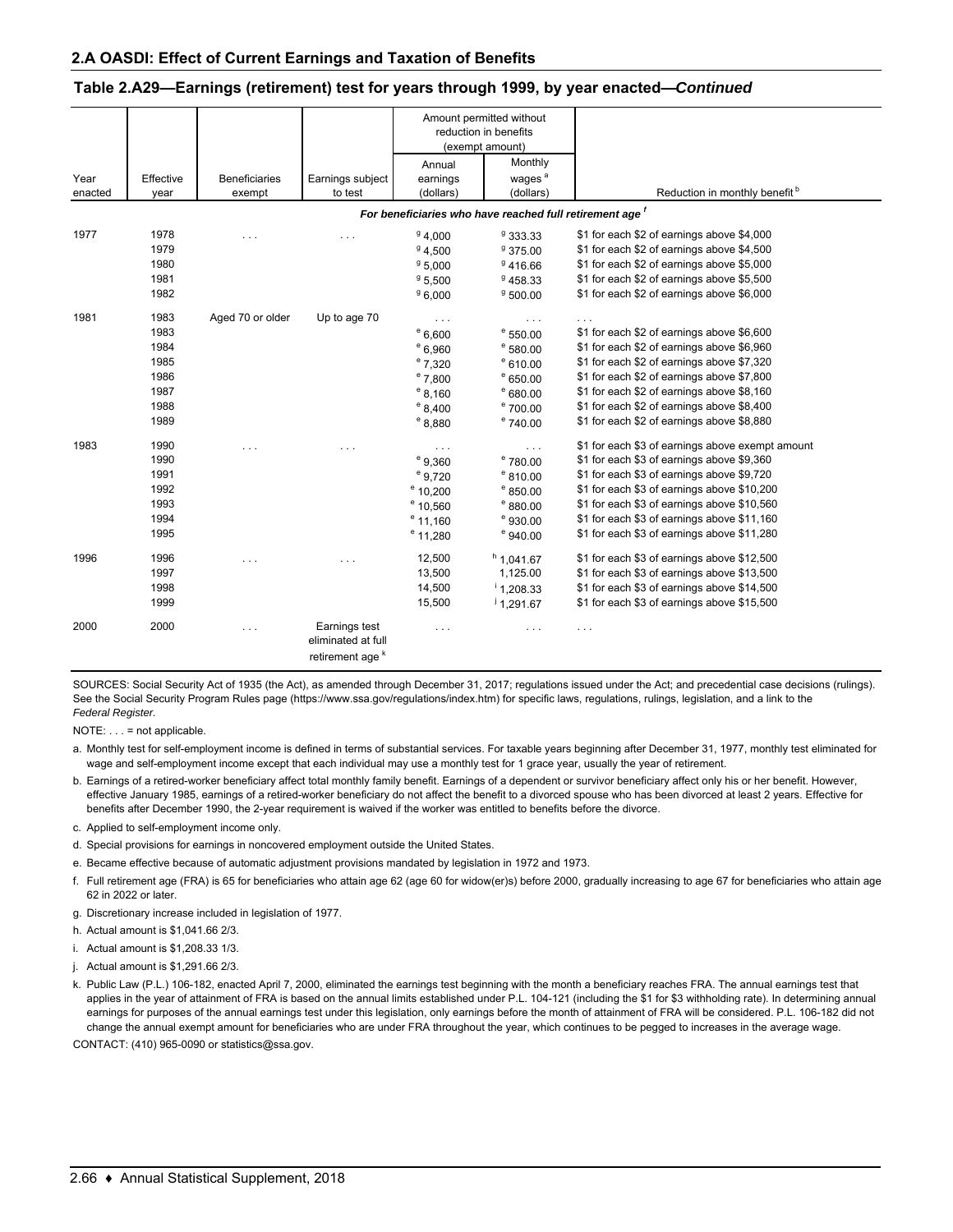| Amount permitted without<br>reduction in benefits<br>(exempt amount)<br>Monthly<br>Annual<br>earnings $^{\mathrm{a}}$<br>wages <sup>b</sup><br>Effective<br><b>Beneficiaries</b><br>Year<br>Earnings subject<br>Reduction in monthly benefit <sup>c</sup><br>(dollars)<br>to test<br>(dollars)<br>exempt<br>year<br>For beneficiaries who have reached full retirement age $d$<br>2000<br>The earnings test no longer<br>$\cdots$<br>applies effective with the<br>month of attainment of full<br>retirement age.<br>For beneficiaries who will not reach full retirement age during year d<br>2000<br>10,080<br>840.00<br>\$1 for each \$2 of earnings above \$10,080<br>$\sim$ $\sim$<br>$\cdots$<br>10,680<br>2001<br>890.00<br>\$1 for each \$2 of earnings above \$10,680<br>11,280<br>940.00<br>\$1 for each \$2 of earnings above \$11,280<br>2002<br>11,520<br>960.00<br>2003<br>\$1 for each \$2 of earnings above \$11,520<br>2004<br>11,640<br>970.00<br>\$1 for each \$2 of earnings above \$11,640<br>12,000<br>2005<br>1,000.00<br>\$1 for each \$2 of earnings above \$12,000<br>12,480<br>1,040.00<br>\$1 for each \$2 of earnings above \$12,480<br>2006<br>2007<br>12,960<br>1,080.00<br>\$1 for each \$2 of earnings above \$12,960<br>13,560<br>1,130.00<br>\$1 for each \$2 of earnings above \$13,560<br>2008<br>2009<br>14,160<br>1,180.00<br>\$1 for each \$2 of earnings above \$14,160<br>14,160<br>1,180.00<br>2010<br>\$1 for each \$2 of earnings above \$14,160<br>2011<br>14,160<br>1,180.00<br>\$1 for each \$2 of earnings above \$14,160<br>14,640<br>2012<br>1,220.00<br>\$1 for each \$2 of earnings above \$14,640<br>2013<br>15,120<br>1,260.00<br>\$1 for each \$2 of earnings above \$15,120<br>2014<br>15,480<br>1,290.00<br>\$1 for each \$2 of earnings above \$15,480<br>\$1 for each \$2 of earnings above \$15,720<br>2015<br>15,720<br>1,310.00<br>15,720<br>1,310.00<br>\$1 for each \$2 of earnings above \$15,720<br>2016<br>16,920<br>2017<br>1,410.00<br>\$1 for each \$2 of earnings above \$16,920<br>2018<br>17,040<br>1,420.00<br>\$1 for each \$2 of earnings above \$17,040 |         |  |  |  |
|---------------------------------------------------------------------------------------------------------------------------------------------------------------------------------------------------------------------------------------------------------------------------------------------------------------------------------------------------------------------------------------------------------------------------------------------------------------------------------------------------------------------------------------------------------------------------------------------------------------------------------------------------------------------------------------------------------------------------------------------------------------------------------------------------------------------------------------------------------------------------------------------------------------------------------------------------------------------------------------------------------------------------------------------------------------------------------------------------------------------------------------------------------------------------------------------------------------------------------------------------------------------------------------------------------------------------------------------------------------------------------------------------------------------------------------------------------------------------------------------------------------------------------------------------------------------------------------------------------------------------------------------------------------------------------------------------------------------------------------------------------------------------------------------------------------------------------------------------------------------------------------------------------------------------------------------------------------------------------------------------------------------------------------------------------------------------------------------------------------------------------------|---------|--|--|--|
|                                                                                                                                                                                                                                                                                                                                                                                                                                                                                                                                                                                                                                                                                                                                                                                                                                                                                                                                                                                                                                                                                                                                                                                                                                                                                                                                                                                                                                                                                                                                                                                                                                                                                                                                                                                                                                                                                                                                                                                                                                                                                                                                       |         |  |  |  |
|                                                                                                                                                                                                                                                                                                                                                                                                                                                                                                                                                                                                                                                                                                                                                                                                                                                                                                                                                                                                                                                                                                                                                                                                                                                                                                                                                                                                                                                                                                                                                                                                                                                                                                                                                                                                                                                                                                                                                                                                                                                                                                                                       |         |  |  |  |
|                                                                                                                                                                                                                                                                                                                                                                                                                                                                                                                                                                                                                                                                                                                                                                                                                                                                                                                                                                                                                                                                                                                                                                                                                                                                                                                                                                                                                                                                                                                                                                                                                                                                                                                                                                                                                                                                                                                                                                                                                                                                                                                                       |         |  |  |  |
|                                                                                                                                                                                                                                                                                                                                                                                                                                                                                                                                                                                                                                                                                                                                                                                                                                                                                                                                                                                                                                                                                                                                                                                                                                                                                                                                                                                                                                                                                                                                                                                                                                                                                                                                                                                                                                                                                                                                                                                                                                                                                                                                       | enacted |  |  |  |
|                                                                                                                                                                                                                                                                                                                                                                                                                                                                                                                                                                                                                                                                                                                                                                                                                                                                                                                                                                                                                                                                                                                                                                                                                                                                                                                                                                                                                                                                                                                                                                                                                                                                                                                                                                                                                                                                                                                                                                                                                                                                                                                                       |         |  |  |  |
|                                                                                                                                                                                                                                                                                                                                                                                                                                                                                                                                                                                                                                                                                                                                                                                                                                                                                                                                                                                                                                                                                                                                                                                                                                                                                                                                                                                                                                                                                                                                                                                                                                                                                                                                                                                                                                                                                                                                                                                                                                                                                                                                       | 2000    |  |  |  |
|                                                                                                                                                                                                                                                                                                                                                                                                                                                                                                                                                                                                                                                                                                                                                                                                                                                                                                                                                                                                                                                                                                                                                                                                                                                                                                                                                                                                                                                                                                                                                                                                                                                                                                                                                                                                                                                                                                                                                                                                                                                                                                                                       |         |  |  |  |
|                                                                                                                                                                                                                                                                                                                                                                                                                                                                                                                                                                                                                                                                                                                                                                                                                                                                                                                                                                                                                                                                                                                                                                                                                                                                                                                                                                                                                                                                                                                                                                                                                                                                                                                                                                                                                                                                                                                                                                                                                                                                                                                                       | 2000    |  |  |  |
|                                                                                                                                                                                                                                                                                                                                                                                                                                                                                                                                                                                                                                                                                                                                                                                                                                                                                                                                                                                                                                                                                                                                                                                                                                                                                                                                                                                                                                                                                                                                                                                                                                                                                                                                                                                                                                                                                                                                                                                                                                                                                                                                       |         |  |  |  |
|                                                                                                                                                                                                                                                                                                                                                                                                                                                                                                                                                                                                                                                                                                                                                                                                                                                                                                                                                                                                                                                                                                                                                                                                                                                                                                                                                                                                                                                                                                                                                                                                                                                                                                                                                                                                                                                                                                                                                                                                                                                                                                                                       |         |  |  |  |
|                                                                                                                                                                                                                                                                                                                                                                                                                                                                                                                                                                                                                                                                                                                                                                                                                                                                                                                                                                                                                                                                                                                                                                                                                                                                                                                                                                                                                                                                                                                                                                                                                                                                                                                                                                                                                                                                                                                                                                                                                                                                                                                                       |         |  |  |  |
|                                                                                                                                                                                                                                                                                                                                                                                                                                                                                                                                                                                                                                                                                                                                                                                                                                                                                                                                                                                                                                                                                                                                                                                                                                                                                                                                                                                                                                                                                                                                                                                                                                                                                                                                                                                                                                                                                                                                                                                                                                                                                                                                       |         |  |  |  |
|                                                                                                                                                                                                                                                                                                                                                                                                                                                                                                                                                                                                                                                                                                                                                                                                                                                                                                                                                                                                                                                                                                                                                                                                                                                                                                                                                                                                                                                                                                                                                                                                                                                                                                                                                                                                                                                                                                                                                                                                                                                                                                                                       |         |  |  |  |
|                                                                                                                                                                                                                                                                                                                                                                                                                                                                                                                                                                                                                                                                                                                                                                                                                                                                                                                                                                                                                                                                                                                                                                                                                                                                                                                                                                                                                                                                                                                                                                                                                                                                                                                                                                                                                                                                                                                                                                                                                                                                                                                                       |         |  |  |  |
|                                                                                                                                                                                                                                                                                                                                                                                                                                                                                                                                                                                                                                                                                                                                                                                                                                                                                                                                                                                                                                                                                                                                                                                                                                                                                                                                                                                                                                                                                                                                                                                                                                                                                                                                                                                                                                                                                                                                                                                                                                                                                                                                       |         |  |  |  |
|                                                                                                                                                                                                                                                                                                                                                                                                                                                                                                                                                                                                                                                                                                                                                                                                                                                                                                                                                                                                                                                                                                                                                                                                                                                                                                                                                                                                                                                                                                                                                                                                                                                                                                                                                                                                                                                                                                                                                                                                                                                                                                                                       |         |  |  |  |
|                                                                                                                                                                                                                                                                                                                                                                                                                                                                                                                                                                                                                                                                                                                                                                                                                                                                                                                                                                                                                                                                                                                                                                                                                                                                                                                                                                                                                                                                                                                                                                                                                                                                                                                                                                                                                                                                                                                                                                                                                                                                                                                                       |         |  |  |  |
|                                                                                                                                                                                                                                                                                                                                                                                                                                                                                                                                                                                                                                                                                                                                                                                                                                                                                                                                                                                                                                                                                                                                                                                                                                                                                                                                                                                                                                                                                                                                                                                                                                                                                                                                                                                                                                                                                                                                                                                                                                                                                                                                       |         |  |  |  |
|                                                                                                                                                                                                                                                                                                                                                                                                                                                                                                                                                                                                                                                                                                                                                                                                                                                                                                                                                                                                                                                                                                                                                                                                                                                                                                                                                                                                                                                                                                                                                                                                                                                                                                                                                                                                                                                                                                                                                                                                                                                                                                                                       |         |  |  |  |
|                                                                                                                                                                                                                                                                                                                                                                                                                                                                                                                                                                                                                                                                                                                                                                                                                                                                                                                                                                                                                                                                                                                                                                                                                                                                                                                                                                                                                                                                                                                                                                                                                                                                                                                                                                                                                                                                                                                                                                                                                                                                                                                                       |         |  |  |  |
|                                                                                                                                                                                                                                                                                                                                                                                                                                                                                                                                                                                                                                                                                                                                                                                                                                                                                                                                                                                                                                                                                                                                                                                                                                                                                                                                                                                                                                                                                                                                                                                                                                                                                                                                                                                                                                                                                                                                                                                                                                                                                                                                       |         |  |  |  |
|                                                                                                                                                                                                                                                                                                                                                                                                                                                                                                                                                                                                                                                                                                                                                                                                                                                                                                                                                                                                                                                                                                                                                                                                                                                                                                                                                                                                                                                                                                                                                                                                                                                                                                                                                                                                                                                                                                                                                                                                                                                                                                                                       |         |  |  |  |
|                                                                                                                                                                                                                                                                                                                                                                                                                                                                                                                                                                                                                                                                                                                                                                                                                                                                                                                                                                                                                                                                                                                                                                                                                                                                                                                                                                                                                                                                                                                                                                                                                                                                                                                                                                                                                                                                                                                                                                                                                                                                                                                                       |         |  |  |  |
|                                                                                                                                                                                                                                                                                                                                                                                                                                                                                                                                                                                                                                                                                                                                                                                                                                                                                                                                                                                                                                                                                                                                                                                                                                                                                                                                                                                                                                                                                                                                                                                                                                                                                                                                                                                                                                                                                                                                                                                                                                                                                                                                       |         |  |  |  |
|                                                                                                                                                                                                                                                                                                                                                                                                                                                                                                                                                                                                                                                                                                                                                                                                                                                                                                                                                                                                                                                                                                                                                                                                                                                                                                                                                                                                                                                                                                                                                                                                                                                                                                                                                                                                                                                                                                                                                                                                                                                                                                                                       |         |  |  |  |
|                                                                                                                                                                                                                                                                                                                                                                                                                                                                                                                                                                                                                                                                                                                                                                                                                                                                                                                                                                                                                                                                                                                                                                                                                                                                                                                                                                                                                                                                                                                                                                                                                                                                                                                                                                                                                                                                                                                                                                                                                                                                                                                                       |         |  |  |  |

**Table 2.A29.1—Earnings (retirement) test for 2000–2018, by year enacted**

(Continued)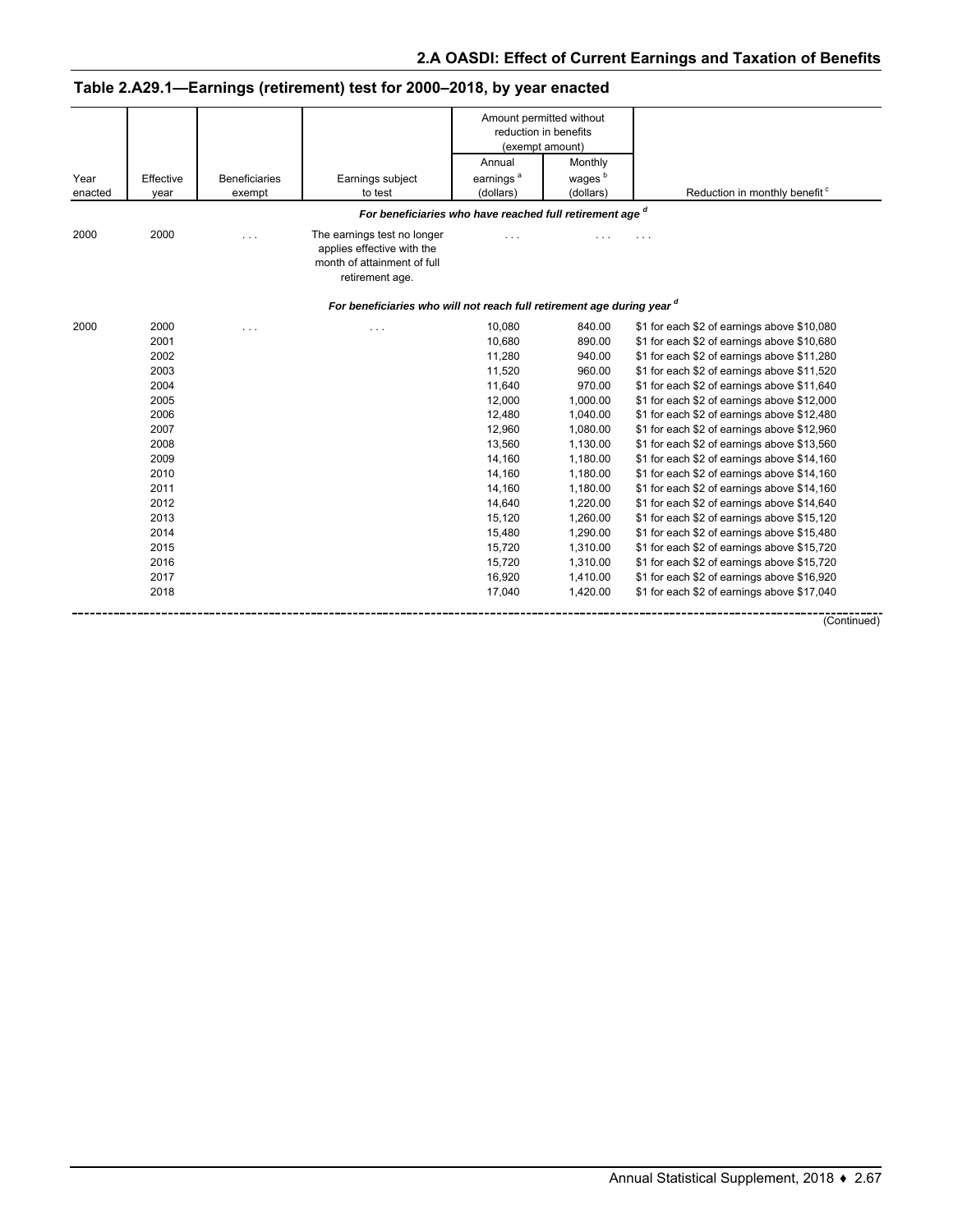|         |           |                      |                                                                    |                       | Amount permitted without<br>reduction in benefits<br>(exempt amount) |                                             |
|---------|-----------|----------------------|--------------------------------------------------------------------|-----------------------|----------------------------------------------------------------------|---------------------------------------------|
|         |           |                      |                                                                    | Annual                | Monthly                                                              |                                             |
| Year    | Effective | <b>Beneficiaries</b> | Earnings subject                                                   | earnings <sup>a</sup> | wages <sup>b</sup>                                                   |                                             |
| enacted | year      | exempt               | to test                                                            | (dollars)             | (dollars)                                                            | Reduction in monthly benefit <sup>c</sup>   |
|         |           |                      | For beneficiaries who will reach full retirement age during year d |                       |                                                                      |                                             |
| 2000    | 2000      | $\cdots$             | $\cdots$                                                           | 17,000                | $^{\circ}$ 1,416.67                                                  | \$1 for each \$3 of earnings above \$17,000 |
|         | 2001      |                      |                                                                    | 25,000                | $f$ 2,083.33                                                         | \$1 for each \$3 of earnings above \$25,000 |
|         | 2002      |                      |                                                                    | 30.000                | 2.500.00                                                             | \$1 for each \$3 of earnings above \$30,000 |
|         | 2003      |                      |                                                                    | 30,720                | 2,560.00                                                             | \$1 for each \$3 of earnings above \$30,720 |
|         | 2004      |                      |                                                                    | 31,080                | 2,590.00                                                             | \$1 for each \$3 of earnings above \$31,080 |
|         | 2005      |                      |                                                                    | 31,800                | 2,650.00                                                             | \$1 for each \$3 of earnings above \$31,800 |
|         | 2006      |                      |                                                                    | 33,240                | 2,770.00                                                             | \$1 for each \$3 of earnings above \$33,240 |
|         | 2007      |                      |                                                                    | 34,440                | 2,870.00                                                             | \$1 for each \$3 of earnings above \$34,440 |
|         | 2008      |                      |                                                                    | 36,120                | 3.010.00                                                             | \$1 for each \$3 of earnings above \$36,120 |
|         | 2009      |                      |                                                                    | 37,680                | 3,140.00                                                             | \$1 for each \$3 of earnings above \$37,680 |
|         | 2010      |                      |                                                                    | 37,680                | 3,140.00                                                             | \$1 for each \$3 of earnings above \$37,680 |
|         | 2011      |                      |                                                                    | 37,680                | 3,140.00                                                             | \$1 for each \$3 of earnings above \$37,680 |
|         | 2012      |                      |                                                                    | 38,880                | 3,240.00                                                             | \$1 for each \$3 of earnings above \$38,880 |
|         | 2013      |                      |                                                                    | 40.080                | 3,340.00                                                             | \$1 for each \$3 of earnings above \$40,080 |
|         | 2014      |                      |                                                                    | 41,400                | 3,450.00                                                             | \$1 for each \$3 of earnings above \$41,400 |
|         | 2015      |                      |                                                                    | 41,880                | 3,490.00                                                             | \$1 for each \$3 of earnings above \$41,880 |
|         | 2016      |                      |                                                                    | 41,880                | 3,490.00                                                             | \$1 for each \$3 of earnings above \$41,880 |
|         | 2017      |                      |                                                                    | 44,880                | 3,740.00                                                             | \$1 for each \$3 of earnings above \$44,880 |
|         | 2018      |                      |                                                                    | 45,360                | 3,780.00                                                             | \$1 for each \$3 of earnings above \$45,360 |

### **Table 2.A29.1—Earnings (retirement) test for 2000–2018, by year enacted—***Continued*

SOURCES: Social Security Act of 1935 (the Act), as amended through December 31, 2017; regulations issued under the Act; and precedential case decisions (rulings). Social Security Administration, "Cost-of-Living Increase and Other Determinations for 2018," *Federal Register,* vol. 82, no. 240 (December 15, 2017). See the Social Security Program Rules page (https://www.ssa.gov/regulations/index.htm) for specific laws, regulations, rulings, legislation, and a link to the *Federal Register*.

NOTES: Public Law (P.L.) 106-182, enacted April 7, 2000, eliminated the earnings test beginning with the month a beneficiary reaches full retirement age (FRA). The annual earnings test that applies in the year of attainment of FRA is based on the annual limits established under P.L. 104-121 (including the \$1 for \$3 withholding rate). In determining annual earnings for purposes of the annual earnings test under this legislation, only earnings before the month of attainment of FRA will be considered. P.L. 106-182 did not change the annual exempt amount for beneficiaries who are under FRA throughout the year, which continues to be pegged to increases in the average wage.

. . . = not applicable.

a. Automatic adjustment provisions and legislative history of the earnings test are in Table 2.A18.

b. Monthly test for self-employment income is defined in terms of substantial services. Each individual may use a monthly test for 1 grace year, usually the year of retirement.

c. Earnings of a retired-worker beneficiary affect total monthly family benefit. Earnings of a dependent or survivor beneficiary affect only his or her benefit. However, earnings of a retired-worker beneficiary do not affect the benefit to a divorced spouse who has been divorced at least 2 years. The 2-year requirement is waived if the worker was entitled to benefits before the divorce.

d. Full retirement age is 65 for beneficiaries who attain age 62 (age 60 for widow(er)s) before 2000, gradually increasing to age 67 for beneficiaries who attain age 62 in 2022 or later. See Table 2.A17.1 for the FRA by year of birth.

e. Actual amount is \$1,416.66 2/3.

f. Actual amount is \$2,083.33 1/3.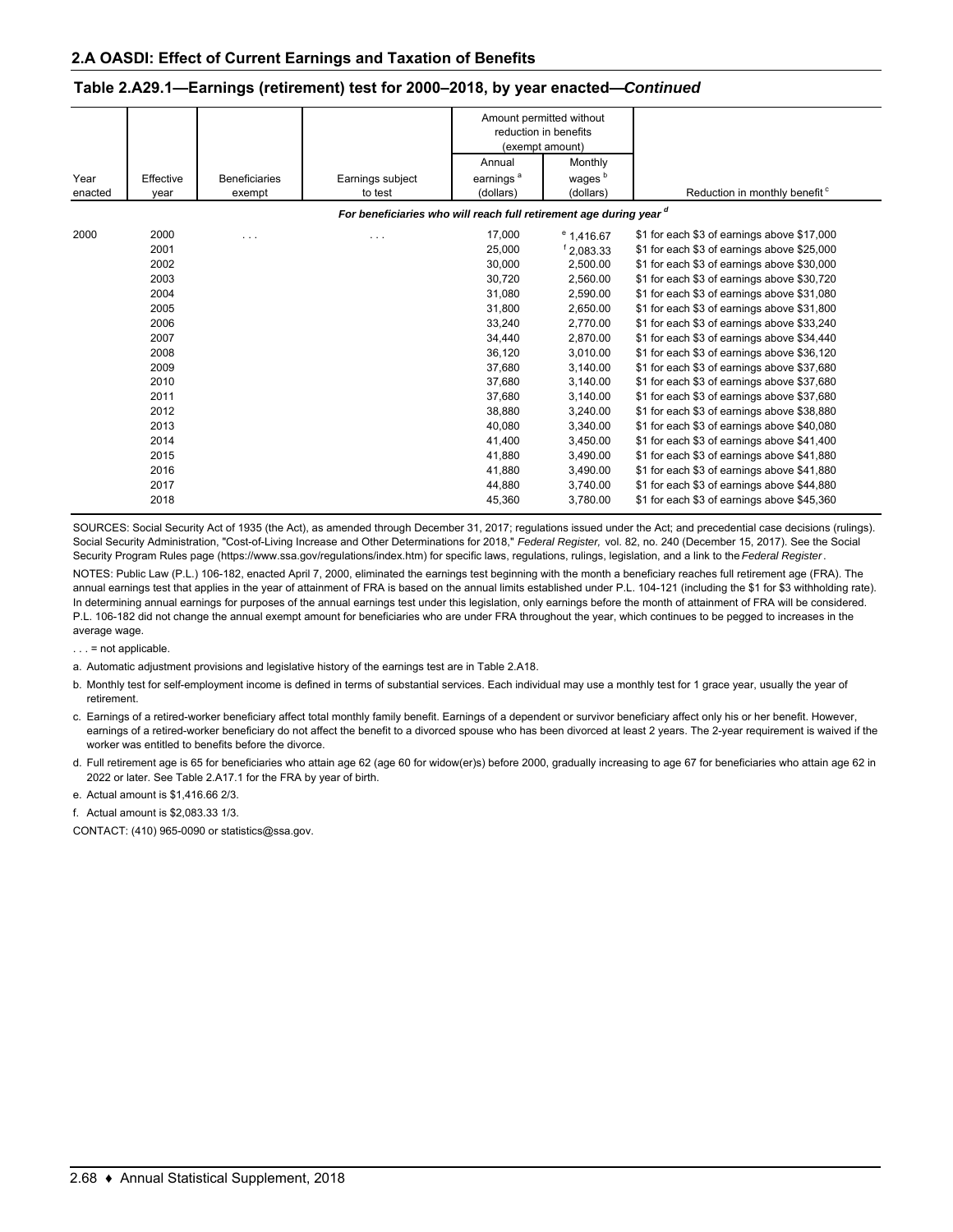|                   | Nonblind beneficiaries <sup>a</sup> |         |                                  |
|-------------------|-------------------------------------|---------|----------------------------------|
| Year              | Minimum                             | Maximum | Blind beneficiaries <sup>b</sup> |
| 1961-1965         | 50                                  | 100     | C                                |
| 1966-June 1968    | 75                                  | 125     | c                                |
| July 1968-1973    | 90                                  | 140     | c                                |
| 1974-1975         | 130                                 | 200     | C                                |
| 1976              | 150                                 | 230     | c                                |
| 1977              | 160                                 | 240     | c                                |
| 1978              | 170                                 | 260     | 334                              |
| 1979              | 180                                 | 280     | 375                              |
| 1980              | 190                                 | 300     | 417                              |
| 1981              | 190                                 | 300     | 459                              |
| 1982              | 190                                 | 300     | 500                              |
| 1983-1989         | 190                                 | 300     | d                                |
| 1990              | 300                                 | 500     | 780                              |
| 1991              | 300                                 | 500     | 810                              |
| 1992              | 300                                 | 500     | 850                              |
| 1993              | 300                                 | 500     | 880                              |
| 1994              | 300                                 | 500     | 930                              |
| 1995              | 300                                 | 500     | 940                              |
| 1996              | 300                                 | 500     | 960                              |
| 1997              | 300                                 | 500     | 1,000                            |
| 1998              | 300                                 | 500     | 1,050                            |
| January-June 1999 | 300                                 | 500     | 1,110                            |
| <b>July 1999</b>  | 300                                 | 700     | 1,110                            |
| January 2000      | 300                                 | 700     | 1,170                            |
| January 2001      | Discontinued                        | 740     | 1,240                            |
| January 2002      | $\cdots$                            | 780     | 1,300                            |
| January 2003      | $\cdots$                            | 800     | 1,330                            |
| January 2004      | $\cdots$                            | 810     | 1,350                            |
| January 2005      | $\cdots$                            | 830     | 1,380                            |
| January 2006      | $\cdots$                            | 860     | 1,450                            |
| January 2007      | $\cdots$                            | 900     | 1,500                            |
| January 2008      | $\cdots$                            | 940     | 1,570                            |
| January 2009      | $\cdots$                            | 980     | 1,640                            |
| January 2010      | $\cdots$                            | 1,000   | 1,640                            |
| January 2011      | $\cdots$                            | 1,000   | 1,640                            |
| January 2012      | $\cdots$                            | 1,010   | 1,690                            |
| January 2013      | $\cdots$                            | 1,040   | 1,740                            |
| January 2014      | $\cdots$                            | 1,070   | 1,800                            |
| January 2015      | $\cdots$                            | 1,090   | 1,820                            |
| January 2016      | $\cdots$                            | 1,130   | 1,820                            |
| January 2017      | $\cdots$                            | 1,170   | 1,950                            |
| January 2018      | $\cdots$                            | 1,180   | 1,970                            |

| Table 2.A30—Monthly earnings guidelines for substantial gainful activity, 1961–2018 (in dollars) |
|--------------------------------------------------------------------------------------------------|
|--------------------------------------------------------------------------------------------------|

SOURCES: Social Security Act of 1935 (the Act), as amended through December 31, 2017; regulations issued under the Act; and precedential case decisions (rulings). Social Security Administration, "Cost-of-Living Increase and Other Determinations for 2018," *Federal Register,* vol. 82, no. 240 (December 15, 2017). See the Social Security Program Rules page (https://www.ssa.gov/regulations/index.htm) for specific laws, regulations, rulings, legislation, and a link to the *Federal Register*.

NOTES: Earnings are net of any wage subsidies and impairment-related expenses.

The guidelines for substantial gainful activity (SGA) for self-employed individuals differ from the guidelines for wage earners.

Self-employment activity is generally examined in terms of time spent and degree of effort, as compared with that of nondisabled self-employed individuals.

 $\ldots$  = not applicable.

a. Earnings above the maximum amount ordinarily demonstrate SGA; earnings below the minimum amount show that SGA has not occurred. When earnings are between the minimum and maximum, other factors are considered.

b. The amendments in 1977 provided that, effective 1978, earnings of blind beneficiaries would be evaluated under different SGA guidelines from those of nonblind beneficiaries.

c. Pre-1978 guidelines are the same as those for nonblind beneficiaries.

d. Annual amounts were determined by automatic adjustments linked to increases in average wage level. The amounts equal the monthly exempt amounts under the earnings test applicable to beneficiaries who have reached full retirement age (see Table 2.A29 for the amounts for 1983–1995).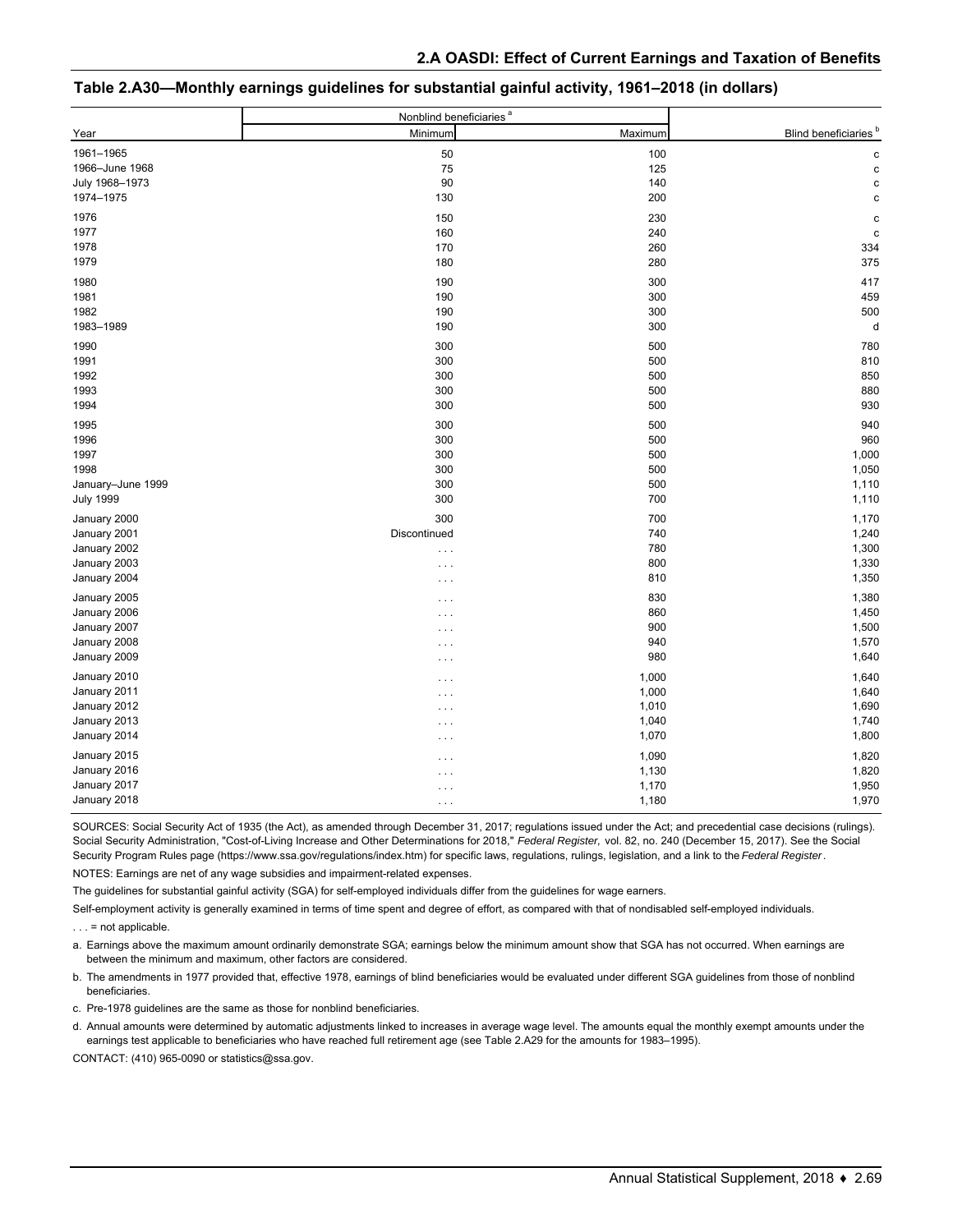## **Table 2.A31—Taxation of Social Security benefits**

|              | Individuals or couples<br>with income (in dollars) |                                                                                                                                                  | <b>Effective</b> for                 |
|--------------|----------------------------------------------------|--------------------------------------------------------------------------------------------------------------------------------------------------|--------------------------------------|
| Year enacted | exceeding-                                         | Benefits included in gross income                                                                                                                | taxable years-                       |
|              |                                                    | <b>Married filing jointly</b>                                                                                                                    |                                      |
| 1983         | 32,000                                             | Lesser of one-half of Social Security and Tier 1 Railroad Retirement benefits or one-half of<br>income over \$32,000                             | Ending after<br>December 31, 1983    |
| 1993         | 32,000 but not 44,000                              | Lesser of one-half of Social Security and Tier 1 Railroad Retirement benefits or one-half of<br>income over \$32,000                             | Beginning after<br>December 31, 1993 |
|              | 44.000                                             | Lesser of 85 percent of Social Security and Tier 1 Railroad Retirement benefits or the sum<br>of \$6,000 plus 85 percent of income over \$44,000 | Beginning after<br>December 31, 1993 |
|              |                                                    | Married filing separate returns <sup>a</sup>                                                                                                     |                                      |
| 1983         | $\mathbf 0$                                        | Lesser of one-half of Social Security and Tier 1 Railroad Retirement benefits or one-half of<br>income                                           | Ending after<br>December 31, 1983    |
| 1993         | 0                                                  | Lesser of 85 percent of Social Security and Tier 1 Railroad Retirement benefits or 85<br>percent of income                                       | Beginning after<br>December 31, 1993 |
|              |                                                    | Individuals in all other filing categories                                                                                                       |                                      |
| 1983         | 25,000                                             | Lesser of one-half of Social Security and Tier 1 Railroad Retirement benefits or one-half of<br>income over \$25,000                             | Ending after<br>December 31, 1983    |
| 1993         | 25,000 but not 34,000                              | Lesser of one-half of Social Security and Tier 1 Railroad Retirement benefits or one-half of<br>income over \$25,000                             | Beginning after<br>December 31, 1993 |
|              | 34,000                                             | Lesser of 85 percent of Social Security and Tier 1 Railroad Retirement benefits or the sum<br>of \$4,500 plus 85 percent of income over \$34,000 | Beginning after<br>December 31, 1993 |

SOURCES: Social Security Act of 1935 (the Act), as amended through December 31, 2017; regulations issued under the Act; and precedential case decisions (rulings). See the Social Security Program Rules page (https://www.ssa.gov/regulations/index.htm) for specific laws, regulations, rulings, legislation, and a link to the *Federal Register.* Taxation of Social Security benefits is governed by the Internal Revenue Service (IRS) Code. IRS describes the rules governing taxation of Social Security benefits in IRS publication 915, available at https://www.irs.gov/pub/irs-pdf/p915.pdf.

NOTES: Income is defined as modified adjusted gross income, plus 50 percent of Social Security and Tier 1 Railroad Retirement benefits. Modified adjusted gross income is adjusted gross income (before Social Security or Railroad Retirement benefits are considered), plus tax-exempt interest income, with further modification of adjusted gross income in some cases involving certain tax provisions of limited applicability among the beneficiary population.

Social Security and Tier 1 Railroad Retirement benefits include workers' compensation benefits to the extent they cause a reduction in Social Security or Tier 1 Railroad Retirement disability benefits.

a. Includes only married taxpayers filing separately who lived with their spouse at any time during the tax year; married individuals filing separately who did not live with their spouse are treated the same as unmarried individuals.